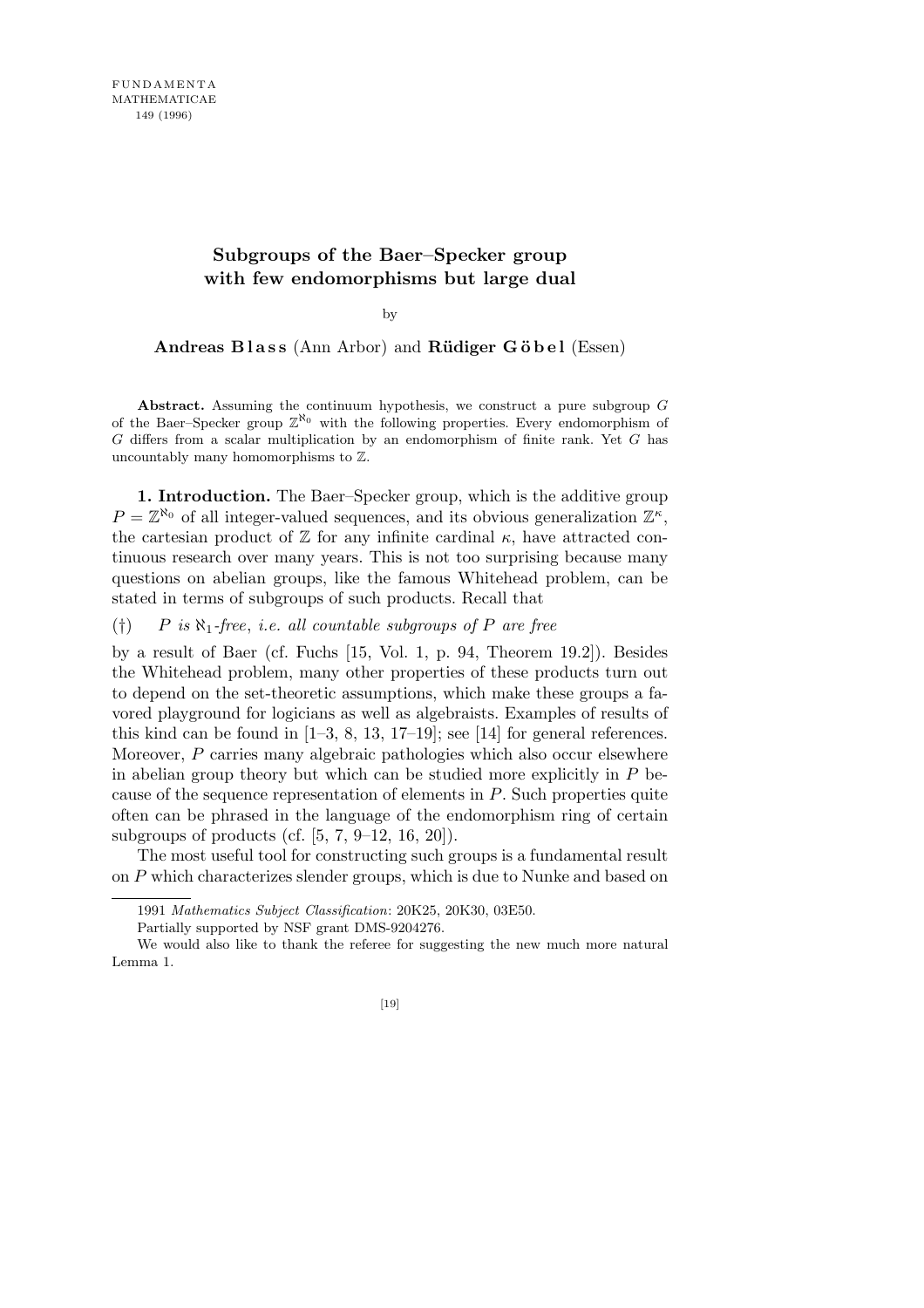Specker [22] (see [15, Vol. 2, pp. 158–163]). Let  $S = \mathbb{Z}^{(N_0)} = \bigoplus$ *i∈ω ei*Z denote the free group on  $\aleph_0$  generators, i.e., the canonical direct sum in the product *P* = ree *i∈ω ei*Z. Recall that a group *G* is *slender* if any homomorphism from *P* into  $\tilde{G}$  maps almost all elements  $e_i$  ( $i \in \omega$ ) onto 0. Specker [22] showed that  $\mathbb Z$  is slender. This has many consequences for dual groups, including the following, where we use the notation  $G^*$  for the dual  $Hom(G, \mathbb{Z})$  of  $G$ . Specker [22] showed that  $P^* \cong S$ , and obviously  $S^* \cong P$ . It follows that *P* has no direct summand isomorphic to *S*. More generally, any group *G* whose dual is isomorphic to *S* cannot have a summand isomorphic to *S*, for  $G^* \cong S$ has no summand isomorphic to  $S^* \cong P$ . It is natural to ask how generally "summand *∼*= *S*" is the only obstruction to "dual *∼*= *S*." Specifically, John Irwin asked whether a pure subgroup of *P* that does not have a direct summand isomorphic to *S* must have a dual isomorphic to *S.*

Assuming the continuum hypothesis CH we shall answer this question negatively by proving the theorem below.

To ensure that the group we construct does not have a summand isomorphic to *S*, we arrange that its endomorphism ring be as small as possible. Among the endomorphisms of any torsion-free abelian group are the scalar multiplications by any  $z \in \mathbb{Z}$ , so we can identify  $\mathbb Z$  with a subring of  $End(G)$ . In addition,  $End(G)$  contains a two-sided ideal  $Fin(G)$  consisting of endomorphisms of finite rank, i.e., endomorphisms sending all of *G* into a subgroup of finite rank. We call an endomorphism *almost scalar* if it is the sum of a scalar multiplication and an endomorphism of finite rank, i.e., if it lies in  $\mathbb{Z} \oplus \mathrm{Fin}(G)$ . We shall arrange that all endomorphisms of our group are almost scalar.

Groups with such a small endomorphism ring are constructed in [6, 9] and inside *P* in [12, 16, 20]. The new ingredient in the present paper is to ensure that the dual of *G* is uncountable. While an easy form of a "black-box-type argument" as in [6, 9, 12] will force endomorphisms to be almost scalar, on the other hand we must ensure that uncountably many homomorphisms from  $S$  into  $\mathbb Z$  survive while we build  $G$  up by a transfinite chain of extensions from *S* inside *P*. In order to use topological arguments, we will restrict our source of new elements for a potential group *G* to the Z-adic closure *D* of *S* in *P*, which is the pre-image of the maximal divisible subgroup *D/S* in *P/S*. It will be important that this group *D* can be used to test slenderness, as observed many years ago by Ti Yen (cf. Fuchs [15, Vol. 2, p. 163, Exercise 5]) and extended recently in [20, p. 276, Corollary 2.5]:

(\*) *A group X is slender if and only if*  $Hom(P, X) = Fin(P, X)$  *if and only if*  $\text{Hom}(D, X) = \text{Fin}(D, X)$ *. In particular, every homomorphism from D to S has finite rank.*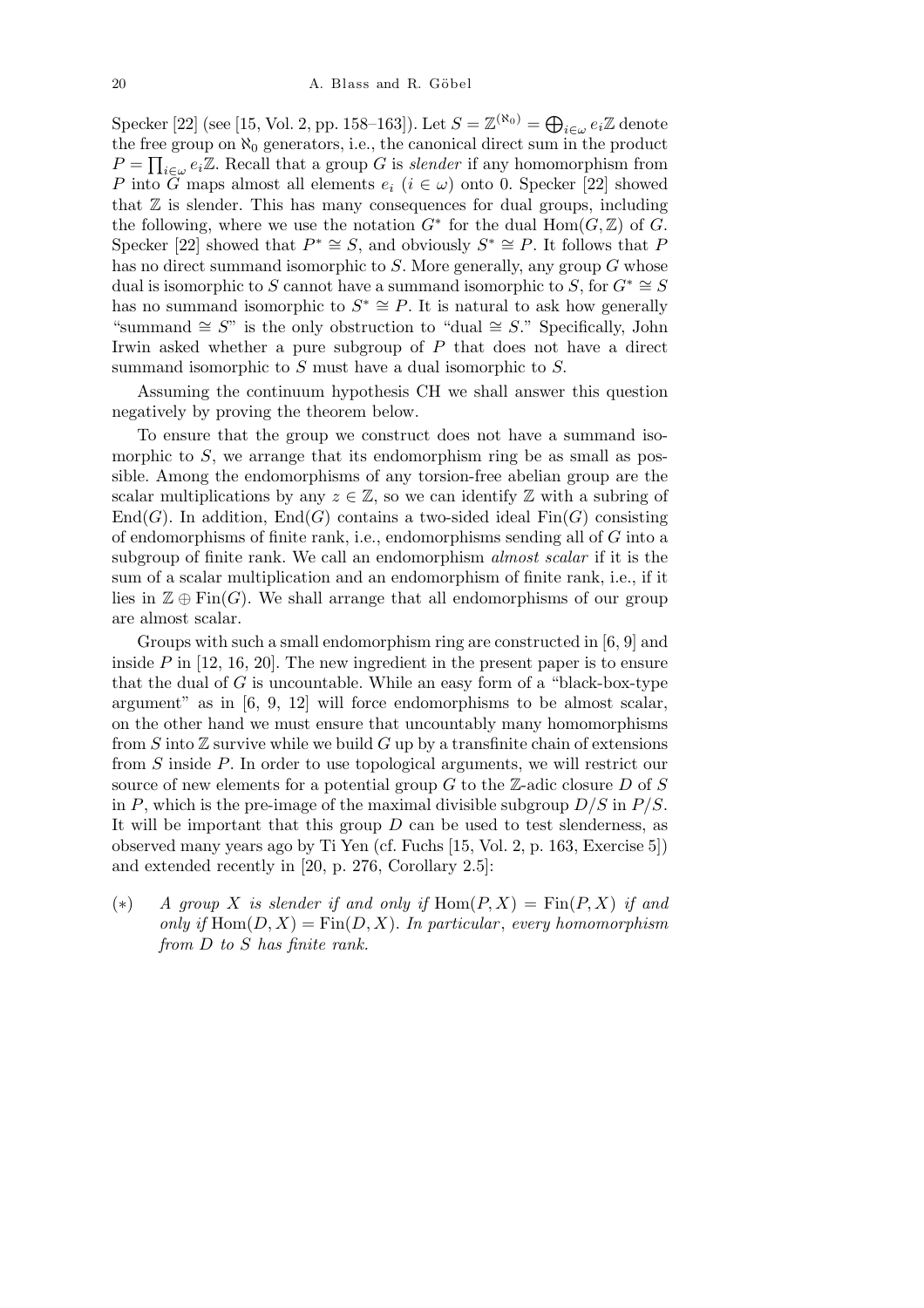Choosing suitable generators by induction we will construct the desired group *G* as in the theorem. CH allows us to perform this in  $\aleph_1$  steps so that at every induction step the set chosen so far is countable.

Theorem. *Assuming CH* , *there is a group G with the properties*:

- (a)  $S \subset G \subset D$  *and*  $G$  *is pure in*  $D$  (*hence also in*  $P$ ).
- (b) End  $G = \mathbb{Z} \oplus \text{Fin } G$ , *i.e.* every endomorphism of G is almost scalar.
- (c) The dual group  $G^* = \text{Hom}(G, \mathbb{Z})$  is uncountable.

This indeed answers Irwin's question. Part (b) of the theorem implies that *G* does not have a direct summand isomorphic to *S*, for such a summand, and therefore *G* itself, would have many endomorphisms that are not almost scalar. And of course part (c) implies that *G<sup>∗</sup>* is not isomorphic to the countable group *S*.

**2. Preliminary facts.** We begin by proving a simple lemma strengthening, in the infinite case, the well-known fact that a group cannot be covered by two proper subgroups.

Lemma 1. *If A and B are proper subgroups of an infinite group G*, *then*

$$
|G \backslash (A \cup B)| = |G|.
$$

Proof. First of all observe that for every proper subgroup *C* of an infinite group *H* we have  $|H \backslash C| = |H|$ , for all cosets of *C* have the same cardinality which, of course, needs to be applied only if  $|C| = |H|$ .

Thus the assertion follows in case one of the subgroups contains the other, and the result is trivial if both of them have lesser cardinality than *G*. So assume without loss of generality that  $|A| = |G|$  and that neither of *A* and *B* contains the other. Fix an element  $b \in B \setminus A$ . By the first paragraph of this proof (applied to *A* and  $A \cap B$ ),  $A \setminus B$  has  $|A| = |G|$  elements *a*. Then the  $|G|$  sums  $a + b$  are in neither *A* nor *B*.

Given a family  $\mathcal F$  of proper subgroups of an infinite group  $G$  which can be partitioned into subfamilies  $\mathcal{F}_0$  and  $\mathcal{F}_1$  neither of which generates all of *G*, we see that also  $|G \setminus \bigcup \mathcal{F}| = |G|$ .

At the end of the proof of the theorem we will apply the following rather special instance of this.

COROLLARY. If  $\mathcal F$  is a family of linearly independent proper subgroups *of an infinite abelian group G*, then  $|G \setminus \bigcup \mathcal{F}| = |G|$ *.* 

P r o o f. If  $\mathcal F$  is empty, there is nothing to prove. So let  $A \in \mathcal F$ . Then clearly  $\mathcal{F}_0 = \{A\}$  and  $\mathcal{F}_1 = \mathcal{F}\backslash\{A\}$  meet the requirements of the observation following the lemma and the corollary follows.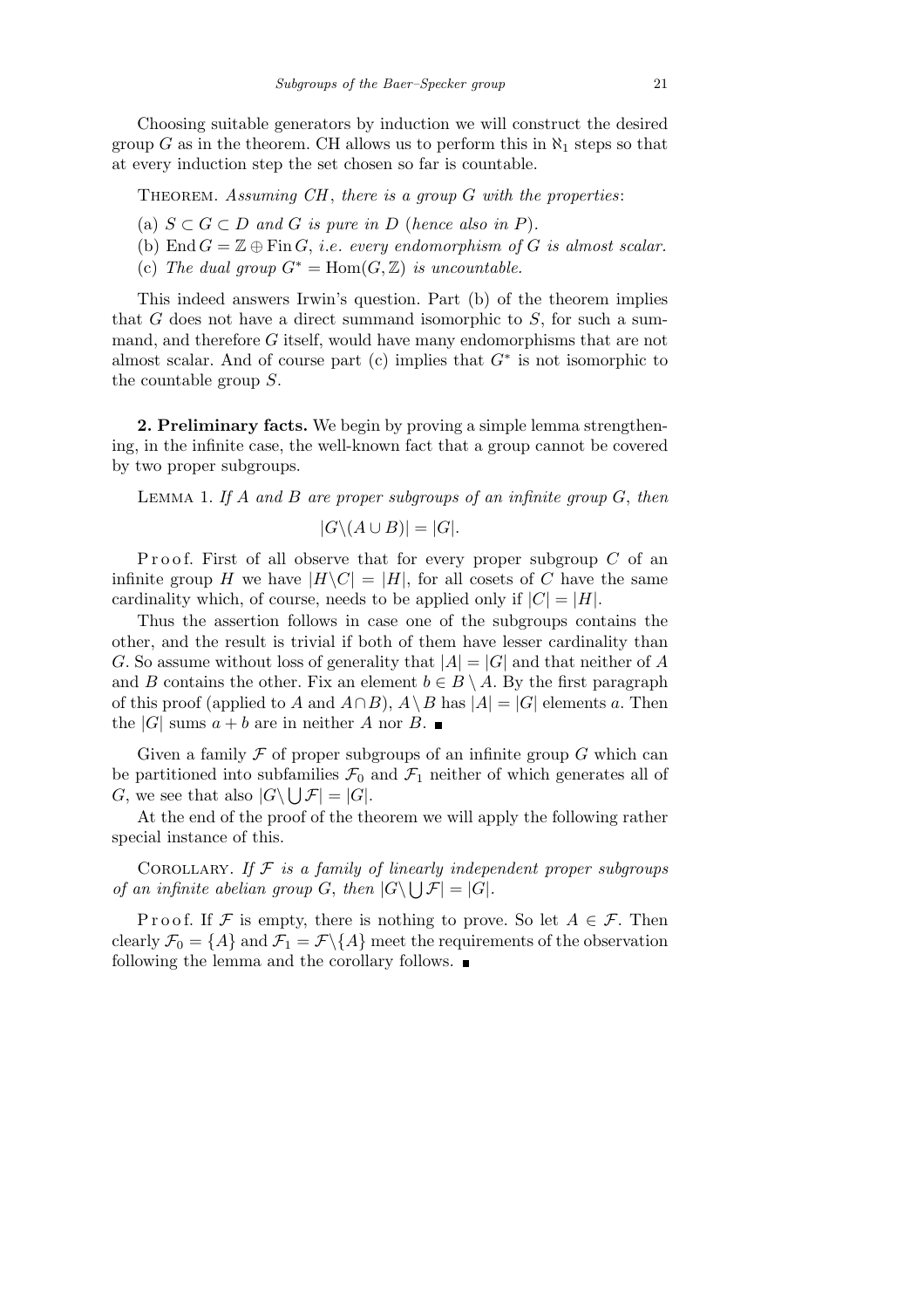The corollary is used to have enough room to find particular elements in *P*. It is interesting to observe that [7] also needs a lemma about free space in vector spaces in order to study aspects of *P*.

A *torsionless* (abelian) group is (up to isomorphism) a subgroup of a product  $\mathbb{Z}^{\kappa}$  or equivalently any group *G* where  $G^*$  separates points in the sense that for any  $0 \neq g \in G$  there is a  $\sigma \in G^*$  such that  $g\sigma \neq 0$ ; see [14] and [15] for more details about torsionless groups.

For any integer *z* and any group *G*, we write *z* also for the endomorphism of *G* given by multiplication by *z*, and we call such an endomorphism *scalar* . We also write Z for the set of scalar endomorphisms of *G*. We also use this notation and terminology when *z* is a rational number and *G* is torsion-free, but then the homomorphism *z* maps *G* into its divisible hull rather than into itself. We call an endomorphism of *G almost scalar* if it differs from a scalar by a homomorphism which has an image of finite rank. The following lemma shows that, when *G* is torsionless, it does not matter whether we take the scalars to be integers or rationals in this definition. (The lemma holds for many groups other than torsionless ones, but we will not need any more generality.)

Lemma 2. *Let G be a torsionless abelian group of infinite rank. Let z be a rational scalar and σ a finite-rank homomorphism of G into its divisible hull. Suppose*  $z + \sigma$  *maps G into itself. Then z is an integer.* 

Proof. Because *G* is torsionless and has infinite rank, there is a nonzero homomorphism  $\varphi$  :  $G \to \mathbb{Z}$  vanishing on  $G \cap \text{range}(\sigma)$ . Without loss of generality,  $\varphi$  maps *G* onto  $\mathbb{Z}$  (just divide by a generator of the range); fix  $e \in G$  with  $(e)\varphi = 1$ . We write  $\varphi$  also for the homomorphic extension of  $\varphi$ mapping the divisible hull of *G* into  $\mathbb{Q}$ , which vanishes on range( $\sigma$ ). Then, as  $e(z + \sigma) \in G$ , we have

$$
z = (e)\varphi \cdot z = (ez)\varphi = (ez + e\sigma)\varphi \in G\varphi = \mathbb{Z}.\ \blacksquare
$$

**3. Proof of the Theorem.** *G* will be obtained as the union of an increasing  $\omega_1$ -sequence of subgroups  $G_\alpha$  ( $\alpha < \omega_1$ ), where  $G_0 = S$ ,  $G_\lambda =$  $\bigcup_{\alpha \leq \lambda} G_{\alpha}$  for limit  $\lambda$ , and each  $G_{\alpha}$  is a countable, pure subgroup of *D*. This ensures that part (a) of the theorem holds. The successor stages of the induction are designed to ensure parts (b) and (c).

To deal with (b), we begin by enumerating all homomorphisms  $\eta : S \to P$ as an  $\omega_1$ -sequence  $(\eta_\alpha)_{\alpha<\omega_1}$  such that each homomorphism  $\eta$  occurs stationarily often in the sequence, i.e.,  $\{\alpha \mid \eta_{\alpha} = \eta\}$  is stationary. Recall that a subset of  $\omega_1$  is called *stationary* if it meets every closed unbounded subset of  $\omega_1$ . Recall also that  $\omega_1$  can be partitioned into  $\aleph_1$  stationary subsets; see [21, p. 59, Lemma 7.6]. The number of homomorphisms *η* to be enumerated is  $\aleph_1$ , because we are assuming the continuum hypothesis. So we can set up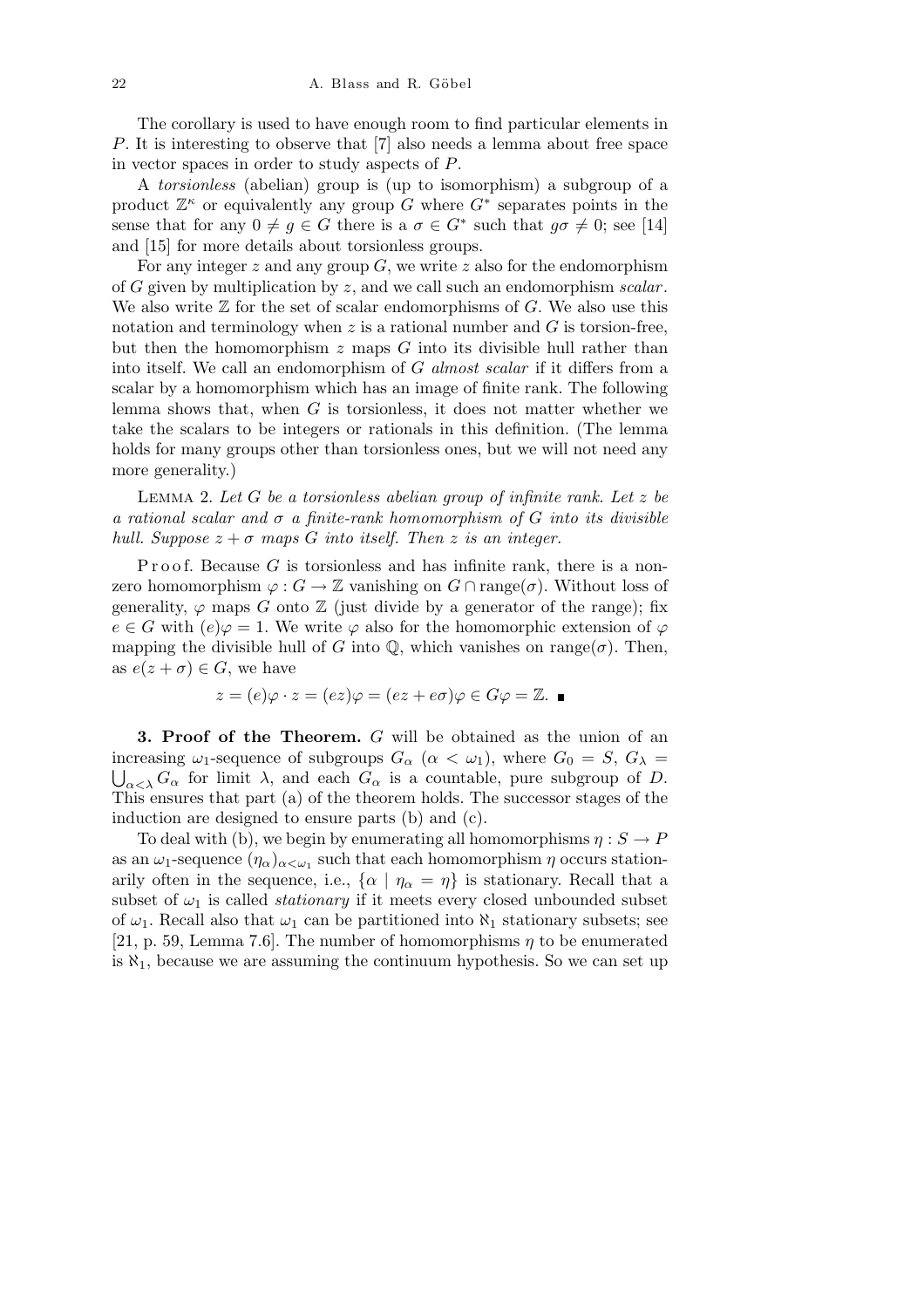a bijection between the  $\eta$ 's and the stationary sets in a partition of  $\omega_1$ , and we obtain the desired enumeration by letting  $\eta_{\alpha}$  be the  $\eta$  corresponding to the stationary set that contains *α*.

With respect to the Z-adic topology, *S* is dense in *D* and each  $\eta_{\alpha}$  is a continuous map from *S* into *P*. Hence  $\eta_{\alpha}$  has a unique largest extension with domain pure in *D*, say  $\bar{\eta}_{\alpha}: D_{\alpha} \to P$ . This is obtained by first extending  $\eta_{\alpha}$ to a homomorphism from *D*, which is the Z-adic closure of *S* in *P*, to the Z-adic completion of *P*, and then restricting to the subgroup  $D_{\alpha}$  of *D* that is mapped into *P*.

At stage  $\alpha$  of the construction, when we have  $G_{\alpha}$  and are defining  $G_{\alpha+1}$ , we shall do nothing (i.e., set  $G_{\alpha+1} = G_{\alpha}$ ) if either the domain of  $\overline{\eta}_{\alpha}$  does not include all of  $G_{\alpha}$ , or  $\overline{\eta}_{\alpha}$  maps some element of  $G_{\alpha}$  outside  $G_{\alpha}$ , or the restriction  $\overline{\eta}_{\alpha}$  *G*<sub> $\alpha$ </sub> is almost scalar. So the only  $\alpha$ 's that are *active* in the sense that we do something in the step from  $\alpha$  to  $\alpha + 1$  are those for which  $\overline{\eta}_{\alpha}$  *G<sub>α</sub>* is a (total) function from  $G_{\alpha}$  into itself and is not almost scalar. At such an active stage, we shall ensure that  $\bar{\eta}_{\alpha}$  does not map (all of)  $G_{\alpha+1}$ into *G*.

If we achieve this, then (b) will hold. To see this, suppose *e* were an endomorphism of *G* that is not almost scalar. Thus, for each scalar *z*, the endomorphism  $e - z$  of *G* has infinite rank. Fixing a countable infinity of independent elements in the range of *e−z* and fixing pre-images under *e−z* for them in *G*, we see that these pre-images are all in  $G_\beta$  for some countable *β*. That is,  $(G_β)(e - z)$  has infinite rank. Furthermore, since there are only countably many scalars *z*, we can fix a single  $\beta$  that works for them all. Now since *e* maps *G* into itself, it follows easily (in view of the continuity of the  $G_{\alpha}$  sequence at limit ordinals) that  $\{\alpha \geq \beta \mid (G_{\alpha})e \subseteq G_{\alpha}\}\)$  is closed and unbounded. So it has a non-empty intersection with the stationary set  $\{\alpha \mid e \mid S = \eta_\alpha\}$ . Fix some  $\alpha$  in this intersection. Since *e* is an extension of  $\eta_{\alpha}$  and  $\overline{\eta}_{\alpha}$  is the unique largest extension of  $\eta_{\alpha}$ , we have  $e = \overline{\eta}_{\alpha}$  *G*. In particular, the domain of  $\bar{\eta}_{\alpha}$  includes *G* and therefore includes  $G_{\alpha}$ . Also, our choice of  $\alpha$  ensures that  $\overline{\eta}_{\alpha}$  maps  $G_{\alpha}$  into itself and  $\overline{\eta}_{\alpha}$  *G*<sub> $\alpha$ </sub> is not almost scalar. So  $\alpha$  is an active stage in our construction, and therefore  $\overline{\eta}_{\alpha}$  does not map  $G_{\alpha+1}$  into *G*. That is absurd, as  $\overline{\eta}_{\alpha}$  is an extension of *e*, which maps all of *G* into *G*.

It remains to carry out the construction at active stages. So we have  $\bar{\eta}_{\alpha}$ defined on all of  $G_\alpha$ , mapping  $G_\alpha$  into itself, and not almost scalar on  $G_\alpha$ . In this situation, we shall set  $G_{\alpha+1} = \langle G_{\alpha} \cup \{x\} \rangle_*$ , the pure subgroup of *D* generated by  $G_\alpha$  and one new, carefully chosen  $x \in D$ . If  $x$  is in the domain  $D_{\alpha}$  of  $\overline{\eta}_{\alpha}$ , then we shall also ensure that  $x\overline{\eta}_{\alpha} \notin G_{\beta}$  for all  $\beta$ ; thus  $\overline{\eta}_{\alpha}$  will not map  $G_{\alpha+1}$  into *G*. Of course, in order to do this, we must choose *x* so that  $x\overline{\eta}_{\alpha} \notin G_{\alpha+1}$  and, at later stages of the construction, we must be careful not to put  $x\overline{\eta}_{\alpha}$  into any  $G_{\beta}$ .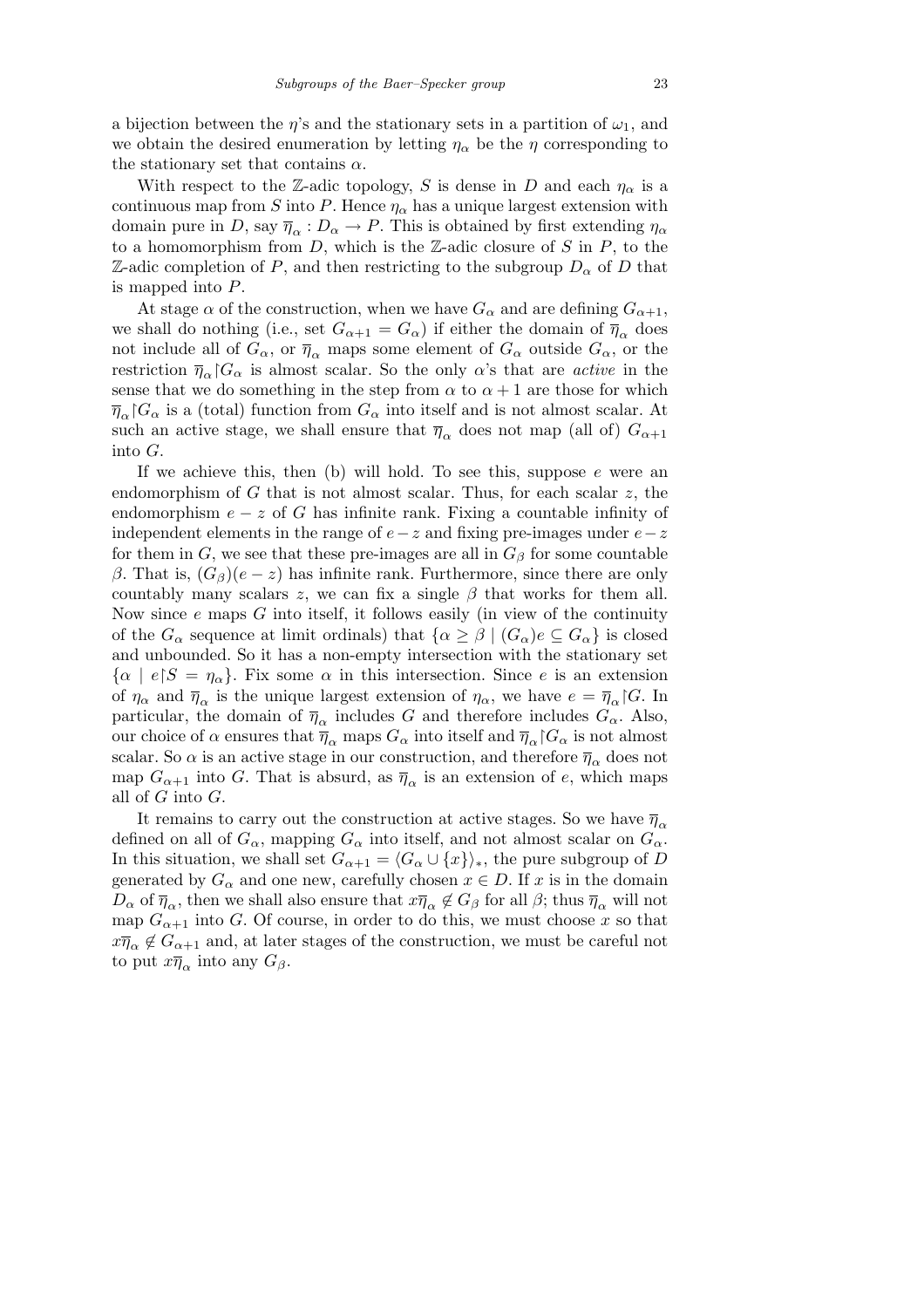Thus, as the construction proceeds, we accumulate a set *V* of forbidden elements, which must never be put into any  $G_\beta$ . Each stage contributes at most one element  $x\overline{\eta}_{\alpha}$  to *V*, so *V* is countable at each stage of the construction. Of course the choice of *x* at stage  $\alpha$  is constrained by the elements already in *V* from previous stages.

To deal with part (c) of the theorem, we shall have, at each stage  $\alpha$ , some homomorphisms  $f_{\xi}^{\alpha}: G_{\alpha} \to \mathbb{Z}$ , indexed by the ordinals  $\xi < \alpha$ , such that for *ξ* <  $\alpha$  < *β* we have  $f_{\xi}^{\alpha} = f_{\xi}^{\beta}$  $\frac{1}{\xi}$   $G_{\alpha}$ . Then, for each  $\xi < \omega_1$ , the homomorphisms *f*<sub> $\xi$ </sub> for all *α* (from  $\xi$  + 1 on) combine to give a homomorphism  $f_{\xi}$  :  $G \to \mathbb{Z}$ . If we make the *f α ξ* at each stage *α* distinct (for distinct *ξ*), then all these *f<sup>ξ</sup>* will be distinct and  $(c)$  will hold.

Thus, what needs to be done at stage  $\alpha$  of the construction is the following. We are given

- (1) a countable pure subgroup  $G_\alpha$  of *D*,
- (2) countably many homomorphisms  $f_{\xi}^{\alpha}: G_{\alpha} \to \mathbb{Z}$ , indexed by  $\xi < \alpha$ ,
- (3) a countable set  $V_\alpha$  of forbidden elements with  $V_\alpha \cap G_\alpha = \emptyset$  and

(4) a homomorphism  $\bar{\eta}_{\alpha}: D_{\alpha} \to P$  whose domain includes  $G_{\alpha}$ , which maps  $G_{\alpha}$  into  $G_{\alpha}$ , and which is not almost scalar on  $G_{\alpha}$ .

We seek an element  $x \in D$  such that

- $(5)$   $\langle G_\alpha \cup \{x\} \rangle_*$  contains neither  $x\overline{\eta}_\alpha$  nor any element of  $V_\alpha$ , and
- (6) each  $f_{\xi}^{\alpha}$  extends to  $f_{\xi}^{\alpha+1}$ :  $\langle G_{\alpha} \cup \{x\} \rangle_* \to \mathbb{Z}$ .

In addition, we need one new homomorphism  $f_{\alpha}^{\alpha+1}$  :  $\langle G_{\alpha} \cup \{x\} \rangle_* \to \mathbb{Z}$ , distinct from all  $f_{\xi}^{\alpha+1}$  for  $\xi < \alpha$ .

Getting  $f_{\alpha}^{\alpha+1}$  is easy, as  $\langle G_{\alpha} \cup \{x\} \rangle_*$  is a countable subgroup of P containing *S*, hence is free of infinite rank by (*†*) of the introduction, and hence has uncountably many homomorphisms to  $\mathbb{Z}$ . So our efforts from now on will be directed toward finding an  $x \in D$  subject to (5) and (6). Once we have such an *x*, we can set  $G_{\alpha+1} = \langle G_{\alpha} \cup \{x\} \rangle_*$  and  $V_{\alpha+1} = V_{\alpha} \cup \{x\overline{\eta}_{\alpha}\},$ and the proof will be complete.

Notice that  $G_{\alpha}$ , being a countable, pure subgroup of *P* and dense in the product topology of *P*, can be mapped onto *S* by an automorphism of *P*, according to a theorem of Chase [4, p. 605, Corollary 3.3]. Furthermore, since  $P/S = (D/S) \oplus R$  where R is reduced and  $D/S$  is divisible, and since  $S \subseteq G_\alpha \subseteq D$ , we have  $P/G_\alpha = (D/G_\alpha) \oplus R$  with  $D/G_\alpha$  divisible (being a quotient of  $D/S$ ). So *D* is the pre-image in *P* of the divisible part of  $P/G_{\alpha}$ , as well as the pre-image in *P* of the divisible part of *P/S*. Therefore, an automorphism of *P* that maps  $G_{\alpha}$  onto *S* necessarily maps *D* onto *D*. Applying such an automorphism, we obtain the following description of what needs to be done at stage  $\alpha$  (numbered to match the earlier description). We are given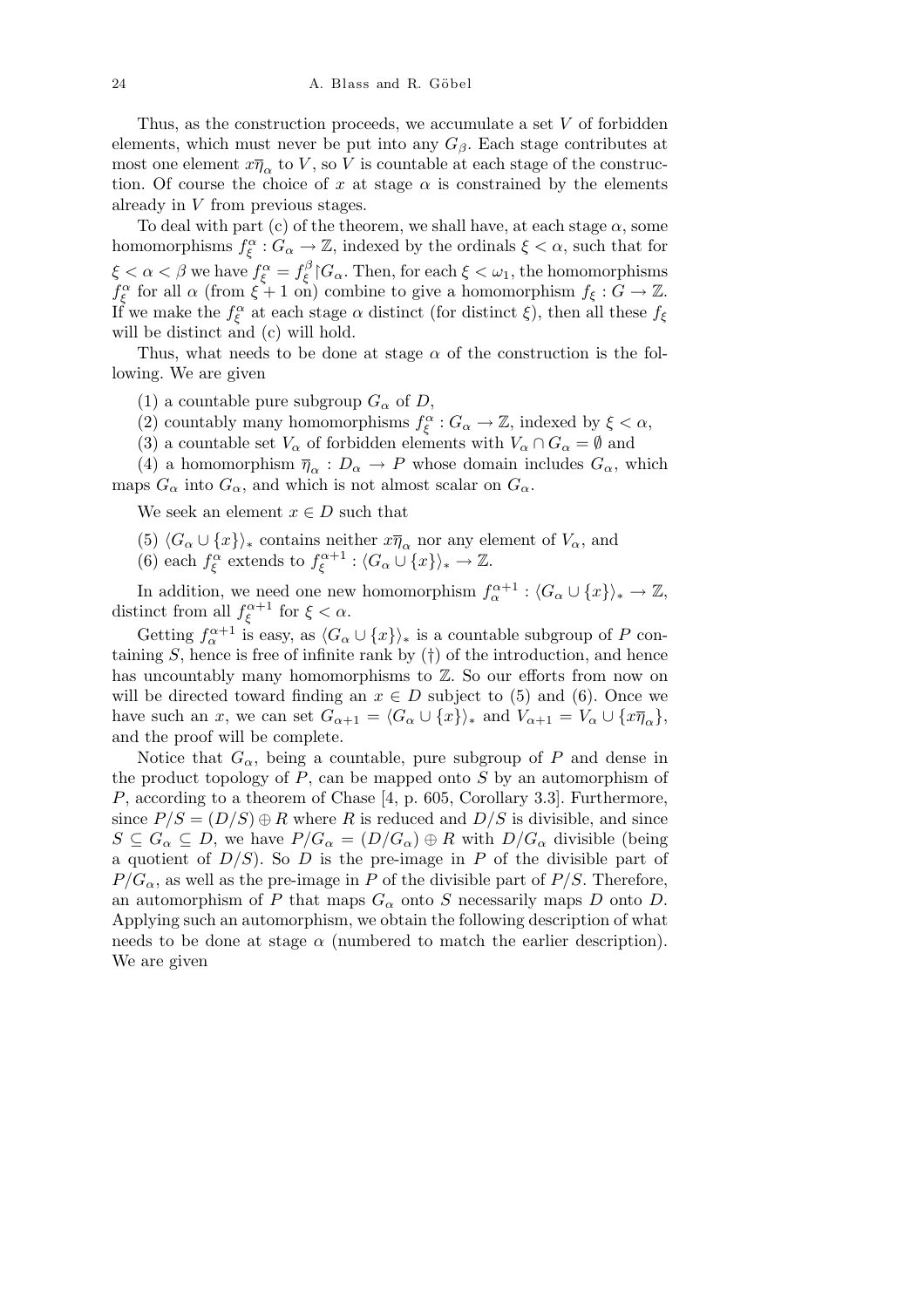(2) countably many homomorphisms  $f_i: S \to \mathbb{Z}$  ( $i \in \omega$ ), where we have re-indexed by  $\omega$  in place of  $\alpha$ ,

(3) a countable set  $V \subseteq P - S$ ,

(4) a homomorphism  $\overline{\eta}: E \to P$ , whose domain *E* includes *S*, such that  $\overline{\eta}$  *S* maps *S* into itself and is not almost scalar.

We seek an  $x \in D$  such that

- (5)  $\langle S \cup \{x\}\rangle_*$  contains neither  $x\overline{\eta}$  nor any member of *V*, and
- (6) each  $f_i$  extends to a homomorphism  $\langle S \cup \{x\} \rangle_* \to \mathbb{Z}$ .

The *V* part of (5) is easy to handle. We must exclude any *x* such that

$$
(7) \t\t s + xm = vn
$$

for some  $s \in S$ ,  $m \in \mathbb{Z}$ ,  $n \in \mathbb{Z} - \{0\}$ , and  $v \in V$ . We need not worry about  $m = 0$ , as  $S \cap V = \emptyset$  (and *S* is pure). Then, for each *s*, *m*, *n*, and *v*, there is at most one *x* satisfying  $(7)$  (as *P* is torsion-free). So only countably many *x* are excluded. Therefore, it suffices to find uncountably many  $x \in D$ satisfying (6) and

$$
(5') \t\t x\overline{\eta} \notin \langle S \cup \{x\} \rangle_*.
$$

Here (5<sup>'</sup>) is regarded as vacuously true if  $x \notin E$ .

Fix a sequence  $(r_n)_{n \in \omega}$  of rational numbers in which each rational number occurs infinitely often. We shall construct a sequence of elements  $b_n \in$  $S - \{0\}$  with the following properties. We write  $\text{supp}(x) = \{i \in \omega : x_i \neq 0\}$ for the set of indices where an element  $x = \sum_{i \in \omega} e_i x_i \in P$  has non-zero components  $x_i$ ; for elements of  $S$ , this is a finite set, so the maximum and minimum mentioned in (8) below make sense.

- (8) If  $m < n$  then max supp $(b_m) < \min$ supp $(b_n)$ .
- (9) If  $i \leq n$  then  $b_n f_i = 0$ .
- $(10)$  max supp $(b_n\overline{\eta} b_nr_n) > n$ .

In (10), we multiplied by a rational scalar, so we should work in the divisible hull of *P*. Alternatively, by clearing the denominators, we can reformulate such statements (here and below) to involve only integer scalars.

The  $b_n$  are defined inductively. Suppose  $b_0, \ldots, b_{n-1}$  are given, and let  $q \in \omega$  be larger than all elements of their supports. We shall choose  $b_n$  in the subgroup  $S_q = \bigoplus_{i \geq q} e_i \mathbb{Z}$  of *S* consisting of elements of *S* whose supports have minimum  $\geq q$ . This will ensure that (8) holds. Since  $S_q$  has finite corank *q* in *S*, the range of  $(\overline{\eta} - r_n) \setminus S_q$  has infinite rank. (Otherwise,  $\overline{\eta} \setminus S$  would be the scalar  $r_n$  plus an endomorphism of finite rank, contrary to (4).) So we can find a finitely generated subgroup *F* of  $S_q$  whose image under  $\overline{\eta} - r_n$  has rank  $\geq 2n+3$ . The subgroup *F*' of *F* consisting of elements *b* with  $(\forall i \leq n)$  $bf_i = 0$ , i.e., the subgroup of elements that could serve as  $b_n$  and satisfy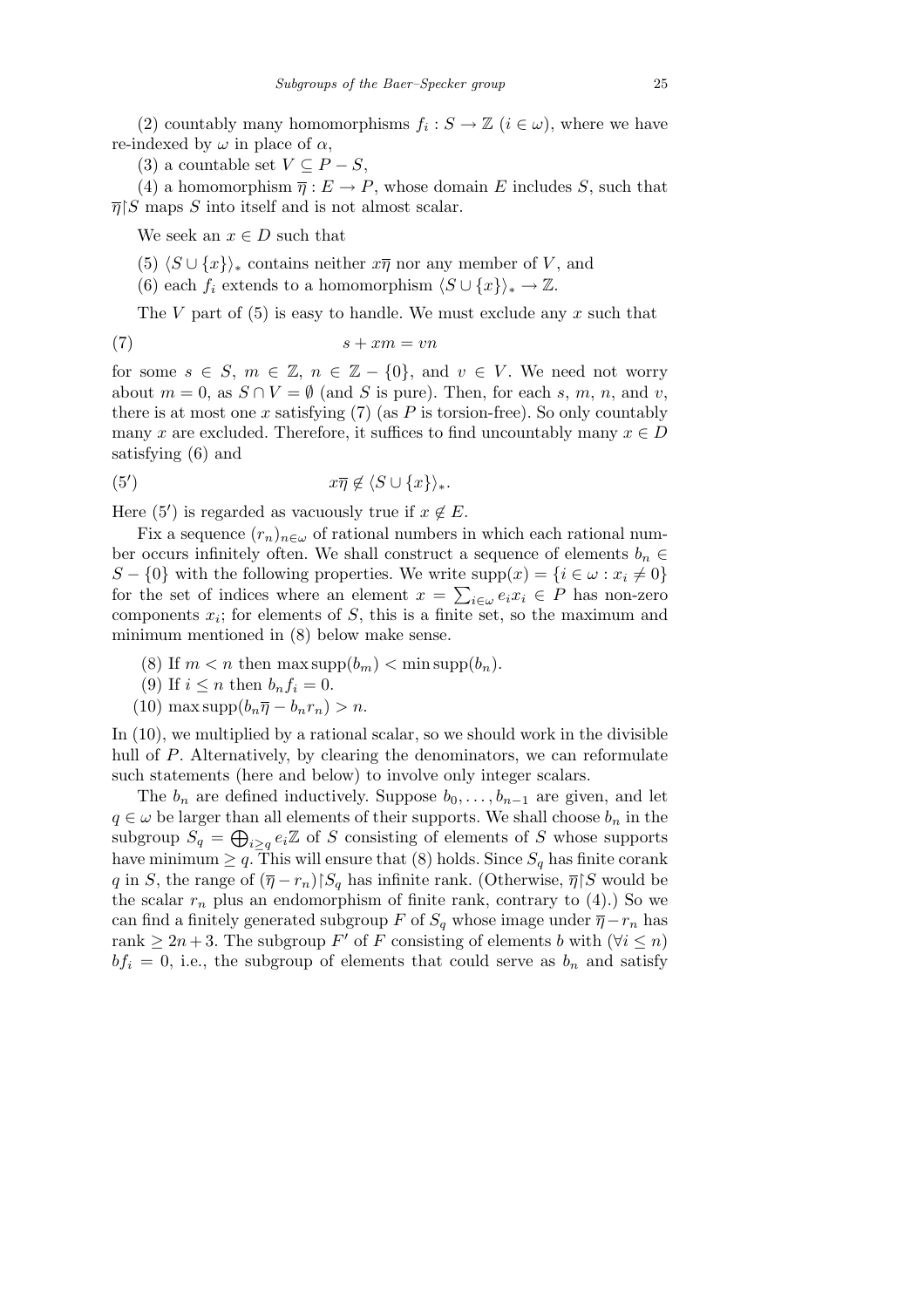(9), has corank  $\leq n+1$  in *F* (being the intersection of the kernels of  $n+1$ homomorphisms  $f_i$  to  $\mathbb{Z}$ ). So the image of  $F'$  under  $\overline{\eta} - r_n$  has rank at least  $(2n+3) - (n+1) > n+1$ . This image must therefore contain an element with a non-zero component past position *n*. That is, we can choose  $b_n \in F'$ (thereby satisfying  $(9)$ ) in such a way that  $(10)$  also holds. This completes the construction of the sequence  $(b_n)$ .

Define an endomorphism  $\beta$  of  $P$  taking  $e_i$  to  $b_i$ , that is,

$$
\beta: P \to P, \quad \sum_{i=0}^{\infty} e_i x_i \mapsto \sum_{i=0}^{\infty} b_i x_i.
$$

The infinite sum in this definition makes sense because the  $b_i$  have disjoint supports by (8). It is trivial to check that  $\beta$  maps  $S$  into  $S$  and  $D$  into  $D$ . (The latter also follows from the former by Z-adic continuity.) Since all the  $b_i$  are non-zero,  $\beta$  is one-to-one.

Also define, for each  $i \in \omega$ , a partial homomorphism

$$
g_i: P \to \mathbb{Z}: \sum_{j=0}^{\infty} e_j x_j \mapsto \lim_{n \to \infty} \left( \sum_{j=0}^{q_n} e_j x_j \right) f_i,
$$

where  $q_n = \max \text{supp}(b_n)$ , and where the limit means the value for all sufficiently large *n* provided this value is eventually independent of *n*. (If the value is not eventually independent of *n*, the limit is undefined; that is why  $g_i$  is only a partial homomorphism.) The domain of  $g_i$  is clearly a pure subgroup of *P* that includes *S*, and  $g_i \upharpoonright S = f_i$ . Furthermore, if  $\sum_{i=0}^{\infty} e_i x_i = (\sum_{i=0}^{\infty} e_i y_i) \beta$ , then

$$
\left(\sum_{j=0}^{q_{n+1}} e_j x_j\right) f_i - \left(\sum_{j=0}^{q_n} e_j x_j\right) f_i = \left(\sum_{j=q_n+1}^{q_{n+1}} e_j x_j\right) f_i = (b_{n+1} y_{n+1}) f_i = 0
$$

by (9) provided  $n \geq i$ . Thus  $P\beta \subseteq \text{domain}(g_i)$ . We shall ensure (6) by choosing *x* to be *y* $\beta$  for some  $y \in D$ ; then  $\langle S \cup \{x\} \rangle_* \subseteq \text{domain}(g_i)$ , so we can extend  $f_i$  to  $g_i$   $\langle S \cup \{x\} \rangle_*$ .

To obtain uncountably many  $x \in D$  satisfying (5<sup>*'*</sup>) and (6), which is all we need to finish the proof, it now suffices, as  $\beta$  is one-to-one, to find uncountably many  $y \in D$  such that

$$
(11) \t\t y\beta\overline{\eta} \notin \langle S \cup \{y\beta\} \rangle_*.
$$

There is an easy case, namely if  $D\beta \nsubseteq \text{domain}(\overline{\eta})$ , so  $\beta\overline{\eta}$  is not defined on all of *D*. Then the domain  $E\beta^{-1}$  of  $\beta\overline{\eta}$  is a proper subgroup of the uncountable group *D*. By Lemma 1, *D* has uncountably many elements outside this subgroup, and any of them can serve as *y* since they satisfy (11) vacuously. This finishes the easy case.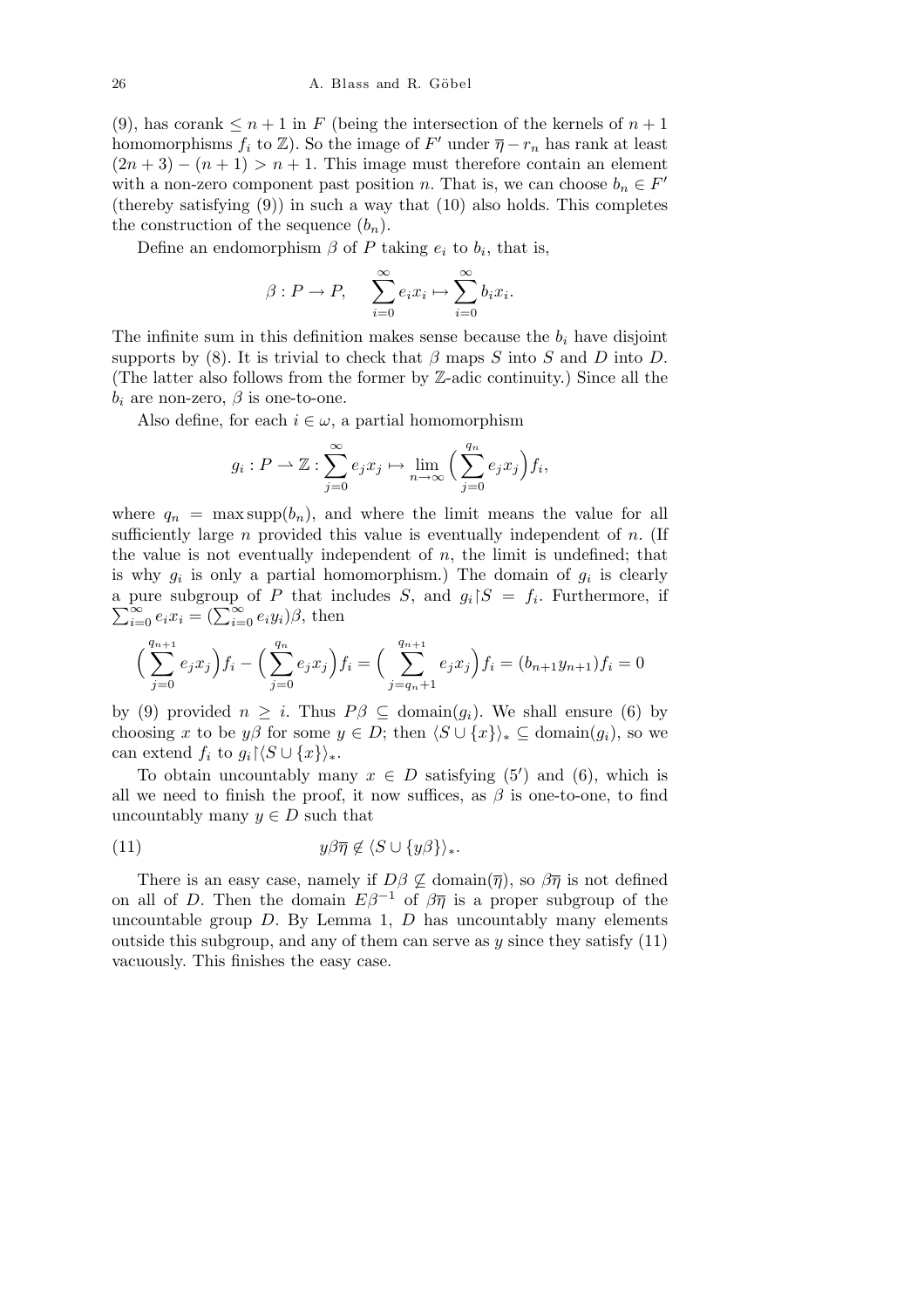Henceforth, assume that  $\beta \overline{\eta}$  is defined on all of *D*. To find uncountably many  $y \in D$  satisfying (11), we consider how some *y* could fail to satisfy (11). That would mean that

$$
y\beta\overline{\eta}\cdot q=y\beta\cdot p+s
$$

for some  $s \in S$  and some integers  $p, q$  with  $q \neq 0$ . Write r for the rational number  $p/q$ . Then  $y\beta(\overline{\eta}-r) = s(1/q)$  has finite support.

For each rational number *r*, let

$$
W_r = \{ y \in D \mid y\beta\overline{\eta} - y\beta \cdot r \text{ has finite support} \}.
$$

The preceding discussion shows that any  $y \in D$  violating (11) is in some  $W_r$ . So, to complete the proof, we need to find uncountably many elements of *D* that are in no  $W_r$ .

Since both  $\overline{\eta}$  and  $\beta$  map *S* into itself, we clearly have  $S \subseteq W_r$ . Also,  $W_r$ is a pure subgroup of *D*. Therefore,  $W_r/S$  is a pure subgroup of the rational vector space  $D/S$ . We shall prove that these subgroups are proper, linearly independent, pure subgroups of *D/S*.

Once this is done, the corollary of Lemma 1 will produce uncountably many elements of  $D/S$  not contained in any  $W_r$ ; the pre-images in *D* of these elements will be the desired *y*'s, and the proof will be complete.

First, we show that  $W_r/S$  is a proper subgroup of  $D/S$ . Suppose not, i.e., suppose  $W_r = D$  for a certain  $r = p/q$ , where p and q are integers. In view of the definition of *Wr*,

$$
y \mapsto (y\beta\overline{\eta} - y\beta \cdot r) \cdot q = y\beta\overline{\eta} \cdot q - y\beta \cdot p
$$

is a homomorphism from  $W_r = D$  into *S*. Such a homomorphism has finite rank, by ( $*$ ) in the introduction. So  $D\beta(\overline{\eta}-r)$  would have finite rank. But this group contains, by definition of  $\beta$ , the elements  $b_n(\overline{\eta}-r)$  for all *n*, including the infinitely many *n* for which  $r_n = r$ . And those elements generate a group of infinite rank, by property (10). This contradiction shows that  $W_r/S$  is a proper subgroup of *D/S*.

It remains to show that the subgroups  $W_r/S$  are linearly independent. This proof is a minor variation of the standard proof that eigenspaces of a linear operator corresponding to different eigenvalues are linearly independent. Suppose we had a linear dependence between these subgroups of *D/S*. Back in *D*, this would mean

(12) 
$$
\sum_{i=1}^{k} w_i c_i \in S,
$$

where  $c_i \in \mathbb{Q} - \{0\}$ ,  $k \geq 1$ ,  $w_i \in W_{r_i} - S$ , and all  $r_i$  are distinct. (As before, we adopt the convention that we either work with divisible hulls and in particular that *S* in (12) really means its divisible hull, so that the rational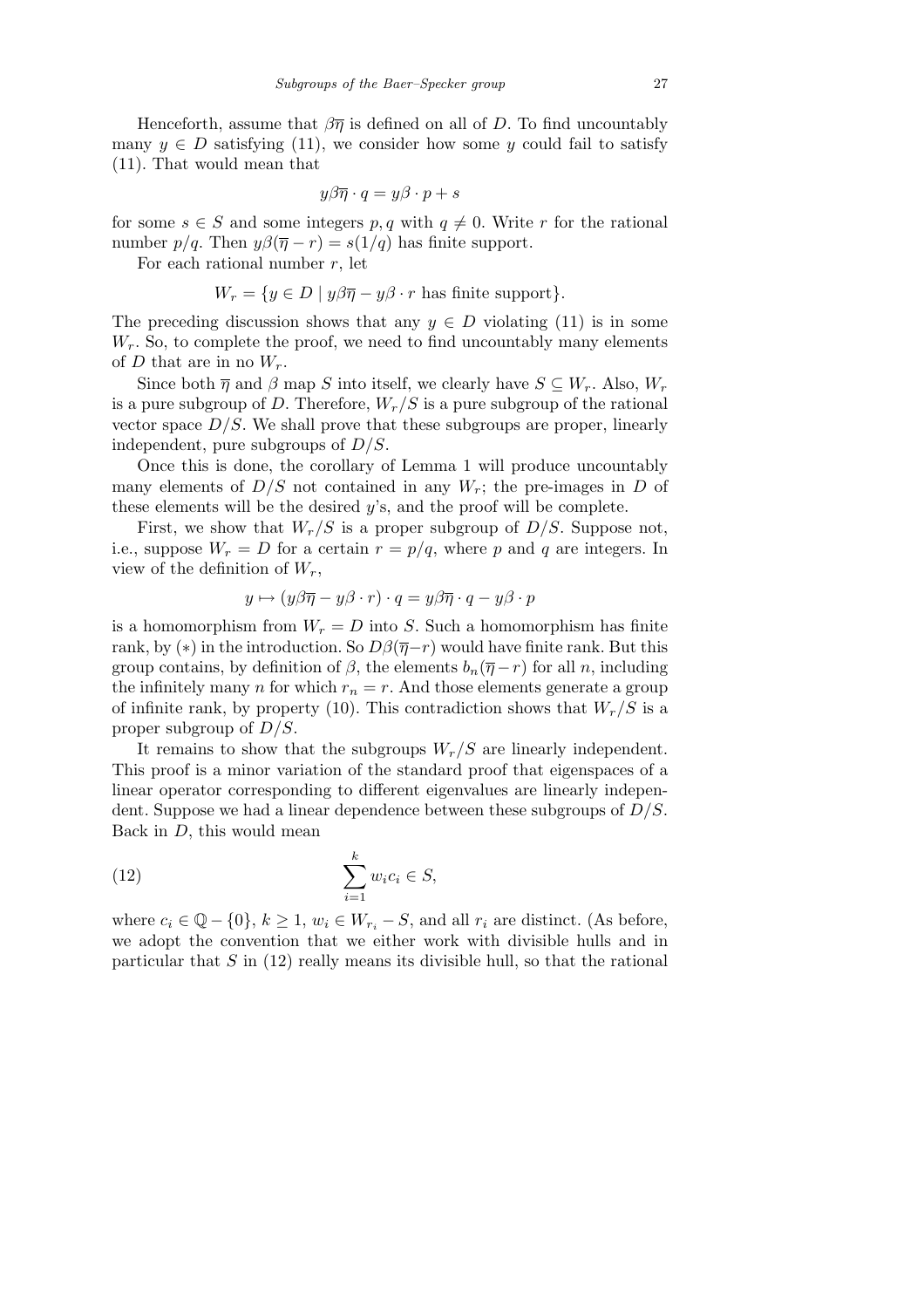scalars make sense, or interpret statements like (12) as meaning the result of clearing denominators, so that only integer scalars occur.) Take a relation of the form (12) with *k* as small as possible. Note that  $k \geq 2$ , for  $w_1c_1 \in S$ would imply  $w_1 \in S$ , a contradiction. Apply  $\beta \overline{\eta} - \beta \cdot r_1$  to (12), remembering that *S* is closed under  $\overline{\eta}$  and  $\beta$  and that  $\beta\overline{\eta}$  is defined on all of *D* so that this makes sense. The result is, in view of the definition of  $W_{r_i}$ ,

$$
\sum_{i=1}^{k} [w_i \beta(r_i - r_1) + \text{elements of } S]c_i \in S.
$$

Therefore,

$$
\left(\sum_i w_i(r_i - r_1)c_i\right)\beta = \sum_i w_i \beta(r_i - r_1)(c_i) \in S.
$$

It is immediate from the definition of  $\beta$  (since no  $b_i$  is 0) that  $S\beta^{-1} = S$ . So we have  $\overline{\phantom{a}}$ 

$$
\sum_i w_i (r_i - r_1) c_i \in S.
$$

The  $i = 1$  term here contains  $r_1 - r_1$ , so it vanishes, but the other terms have non-zero coefficients. So we have a relation of the form  $(12)$  with fewer summands. This contradicts the minimality of *k*, and this contradiction completes the proof.

## **References**

- [1] A. Blass, *Cardinal characteristics and the product of countably many infinite cyclic groups*, J. Algebra 169 (1994), 512–540.
- [2] —, *Near coherence of filters*, *II*: *Applications to operator ideals*, *the Stone–Cech ˇ remainder of a half-line*, *order ideals of sequences*, *and slenderness of groups*, Trans. Amer. Math. Soc. 300 (1987), 557–581.
- [3] A. Blass and C. Laflamme, *Consistency results about filters and the number of inequivalent growth types*, J. Symbolic Logic 54 (1989), 50–56.
- [4] S. U. Chase, *Function topologies on abelian groups*, Illinois J. Math. 7 (1963), 593–608.
- [5] A. L. S. Corner, *A class of pure subgroups of the Baer–Specker group*, unpublished talk given at Montpellier Conference on Abelian Groups, 1967.
- [6] A. L. S. Corner and R. Göbel, *Prescribing endomorphism algebras*, *a unified treatment*, Proc. London Math. Soc. 50 (1985), 447–479.
- [7] A. L. S. Corner and B. Goldsmith, *On endomorphisms and automorphisms of some pure subgroups of the Baer–Specker group*, in: Abelian Group Theory and Related Topics, R. Göbel, P. Hill and W. Liebert (eds.), Contemp. Math. 171, 1994, 69–78.
- [8] M. Dugas und R. Göbel, *Die Struktur kartesischer Produkte der ganzen Zahlen modulo kartesische Produkte ganzer Zahlen*, Math. Z. 168 (1979), 15–21.
- [9] —, —, *Endomorphism rings of separable torsion-free abelian groups*, Houston J. Math 11 (1985), 471–483.